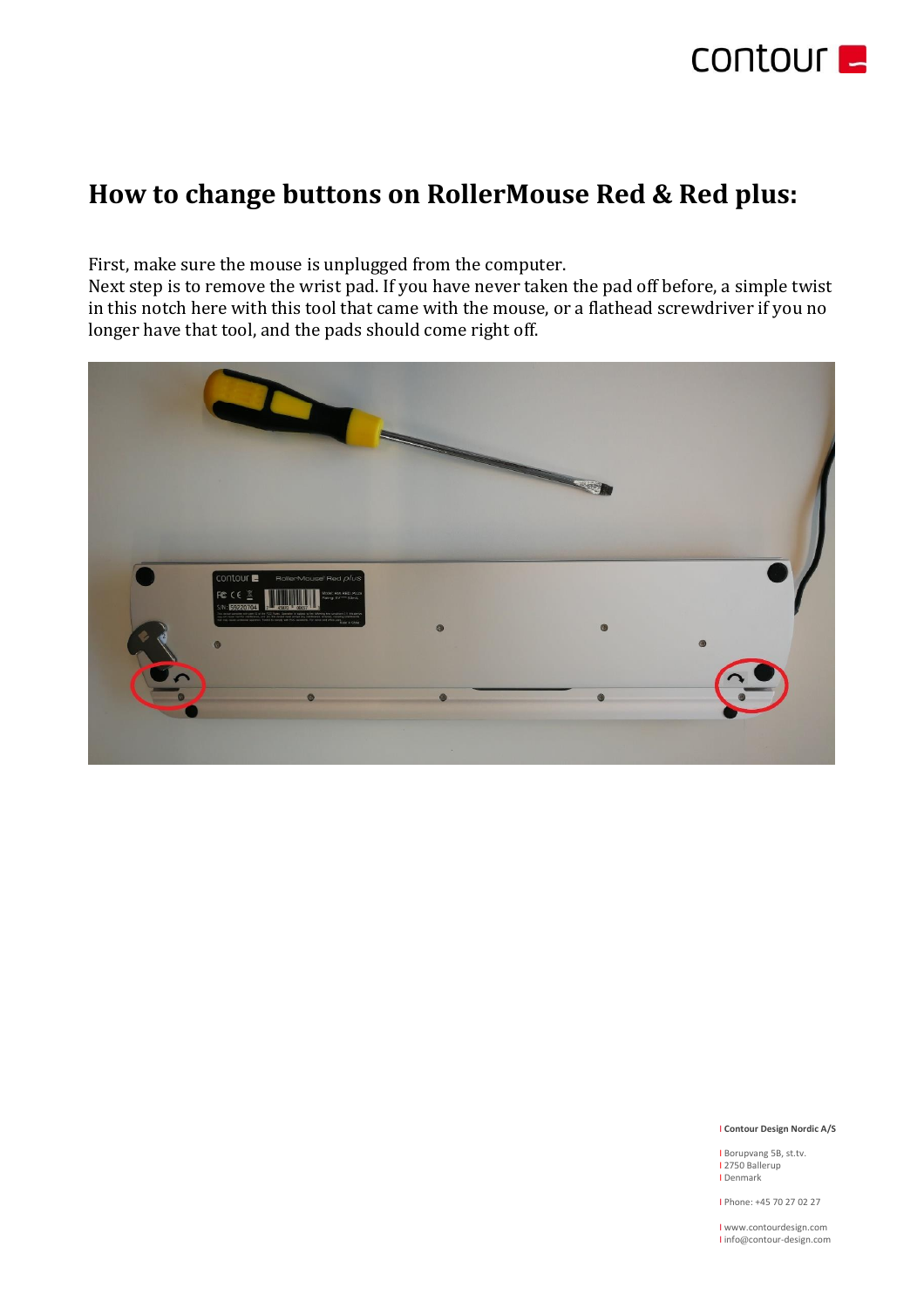



These two middle screws need to come out from the underside.

# I **Contour Design Nordic A/S**

I Borupvang 5B, st.tv.<br>I 2750 Ballerup I Denmark

I Phone: +45 70 27 02 27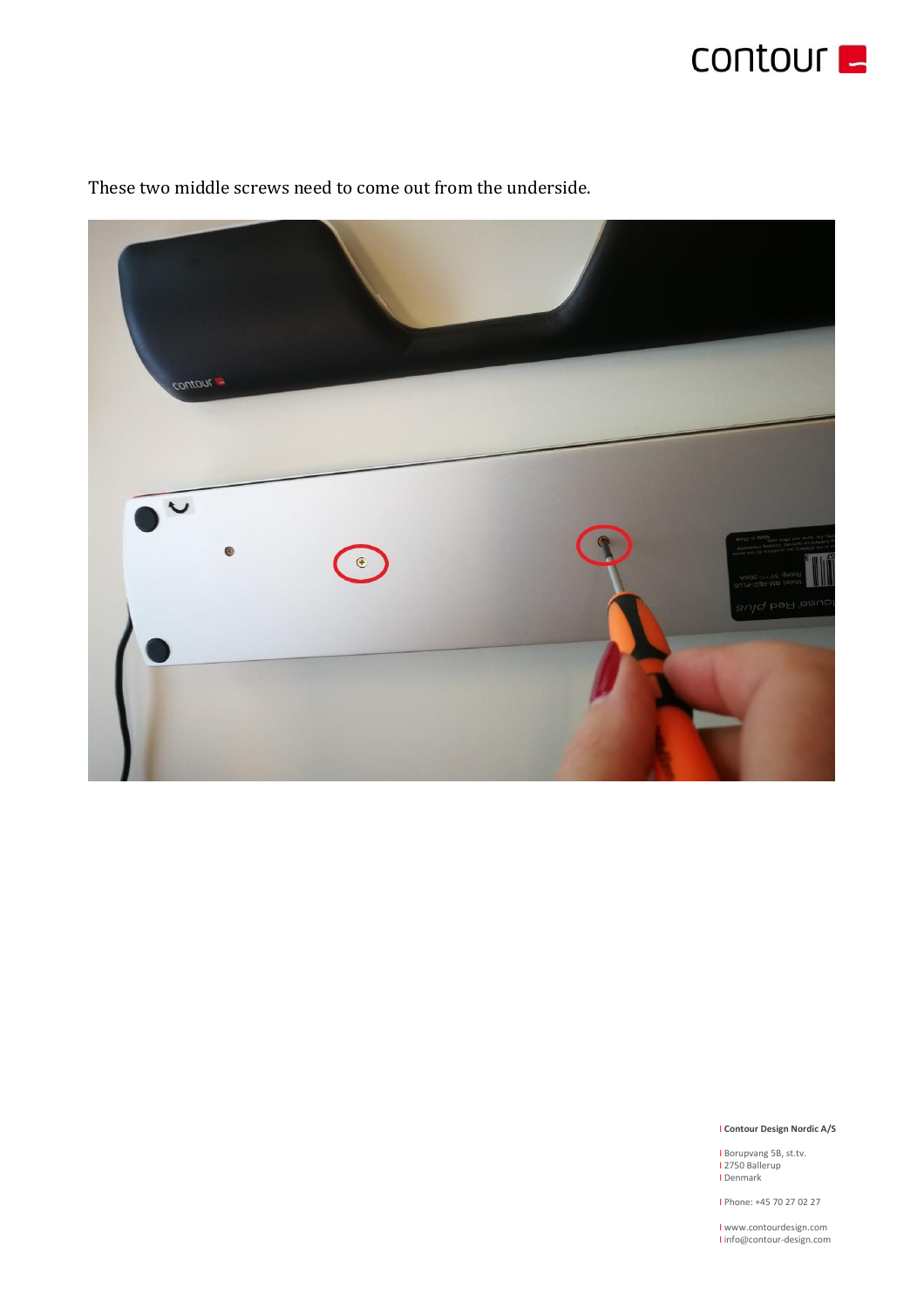

Flip over your RolleMouse, and the buttons can now be pried off using a small flat screwdriver. Lift up the button housing from right to left as there are 2 plugs on the left side.



### I **Contour Design Nordic A/S**

I Borupvang 5B, st.tv.<br>I 2750 Ballerup I Denmark

I Phone: +45 70 27 02 27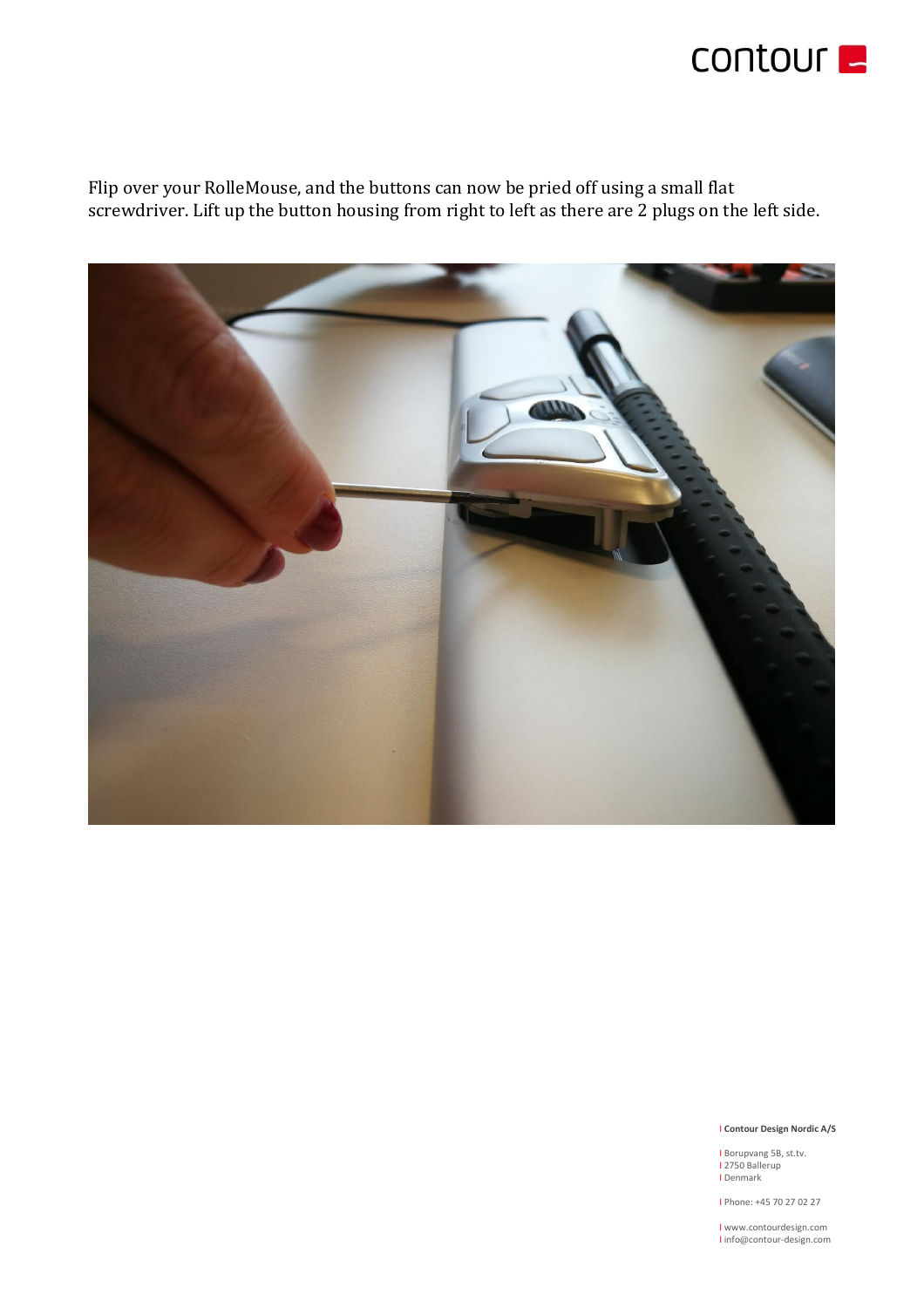



Unscrew these 4 screws to separate the board from the buttons.

# I **Contour Design Nordic A/S**

I Borupvang 5B, st.tv. I 2750 Ballerup I Denmark

I Phone: +45 70 27 02 27